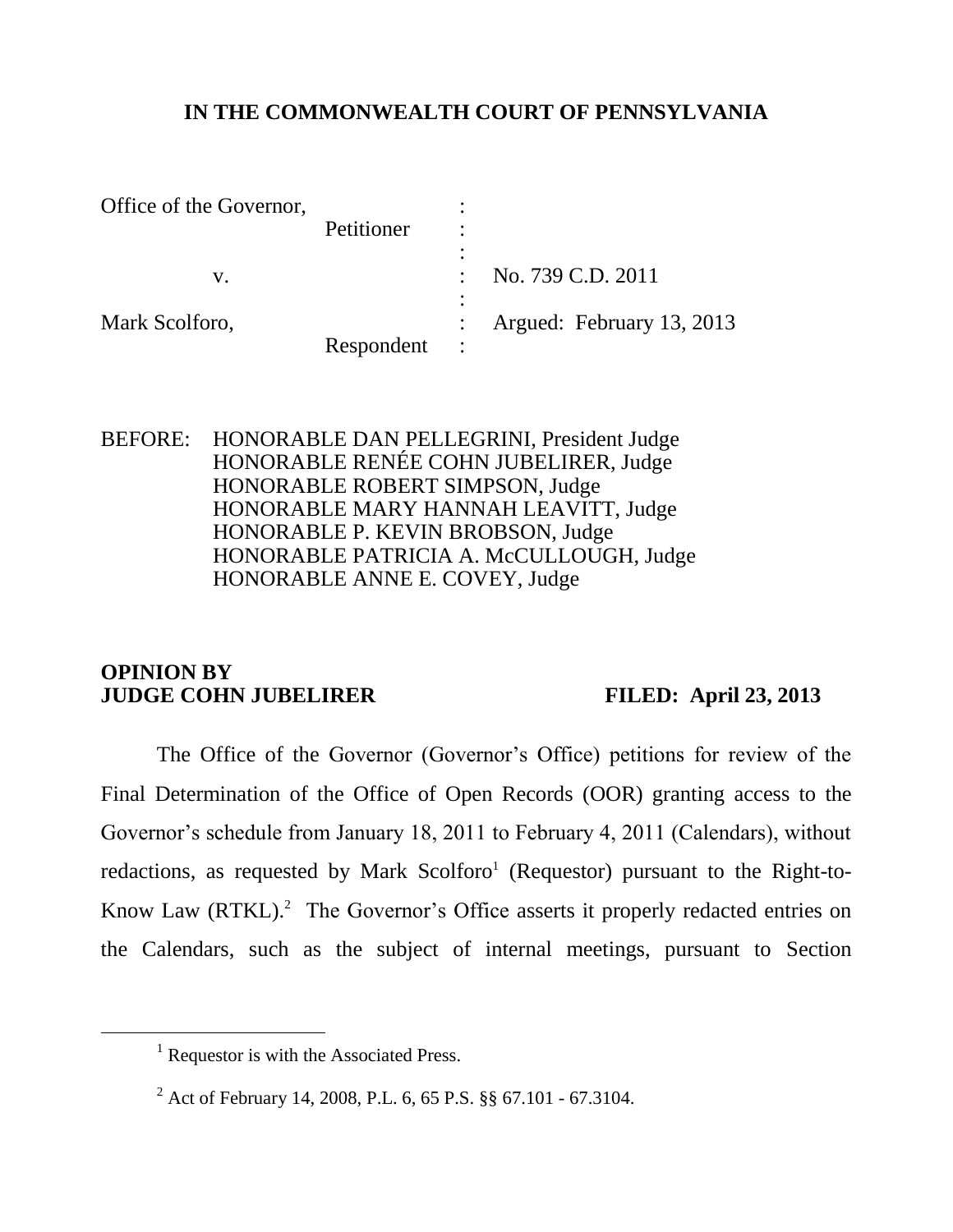708(b)(10) of the RTKL, 65 P.S. § 67.708(b)(10) (the predecisional deliberative exception), and the deliberative process privilege.<sup>3,4</sup>

Requestor submitted a request, pursuant to the RTKL, to the Governor's Office for the Governor's Calendars and Emails. (Right-to-Know Request (Request), R.R.

 $3$  This Court originally filed an Opinion and Order in this matter on June 7, 2012. Therein, we vacated the portion of the Final Determination of the OOR directing the Governor's Office to provide the Governor's Calendars, without redactions, for all information withheld on the basis of Section  $708(b)(10)$  of the RTKL, 65 P.S. § 67.708(b)(10), and/or privilege, and remanded this matter to the OOR to conduct an *in camera* review of the unredacted Calendar entries of the Governor's Office in order to determine whether the predecisional deliberative exception set forth in Section 708(b)(10)(i) of the RTKL, 65 P.S. § 67.708(b)(10)(i), applied. By Order of July 25, 2012, we granted reconsideration of our June 7, 2012 Opinion and Order and the same was withdrawn. Due to reconsideration being granted, on August 16, 2012, this Court ordered the parties to file supplemental briefs limited to the issue of whether the OOR has the authority to, *sua sponte*, direct an agency to produce for *in camera* review unredacted records that are the object of a RTKL request. On October 25, 2012, this Court granted the OOR's application to intervene, and the OOR filed a brief and participated in oral argument. Due to our resolution of this case, we express no opinion as to the OOR's authority, pursuant to the RTKL, to, *sua sponte*, conduct *in camera* review.

<sup>&</sup>lt;sup>4</sup> The Governor's Office uses the terms "deliberative process privilege" and "executive privilege" interchangeably. See Van Hine v. Department of State, 856 A.2d 204, 212 (Pa. Cmwlth. 2004) (observing that the similarities of the deliberative process privilege and executive privilege are apparent, and viewing the two doctrines as "coterminous."). In addition to Section 708(b)(10), the Governor's Office did separately list both the executive privilege and the deliberative process privilege, pursuant to Section  $305(a)(2)$  of the RTKL, 65 P.S. § 67.305(a)(2), as additional exemptions to the disclosure of the requested information from the Calendars. However, the Governor's Office, in its brief to this Court, does not develop a legal analysis regarding the application of the executive privilege separate and apart from the deliberative process privilege. In addition, we note that the Governor's Office did not raise the "notes and working papers" exception found in Section 708(b)(12) of the RTKL, 65 P.S. § 67.708(b)(12), as a defense to disclosing the information contained in the Calendars because the Calendars were for personal use by the Governor. See City of Philadelphia v. Philadelphia Inquirer, 52 A.3d 456, 461-62 (Pa. Cmwlth. 2012) (holding the mayor's and city council members' calendars were exempt from disclosure under the "notes and working papers" exception because the requested documents were created solely for the convenience of the mayor's and city council members' personal use in scheduling daily activities and were not circulated outside of the officials' offices).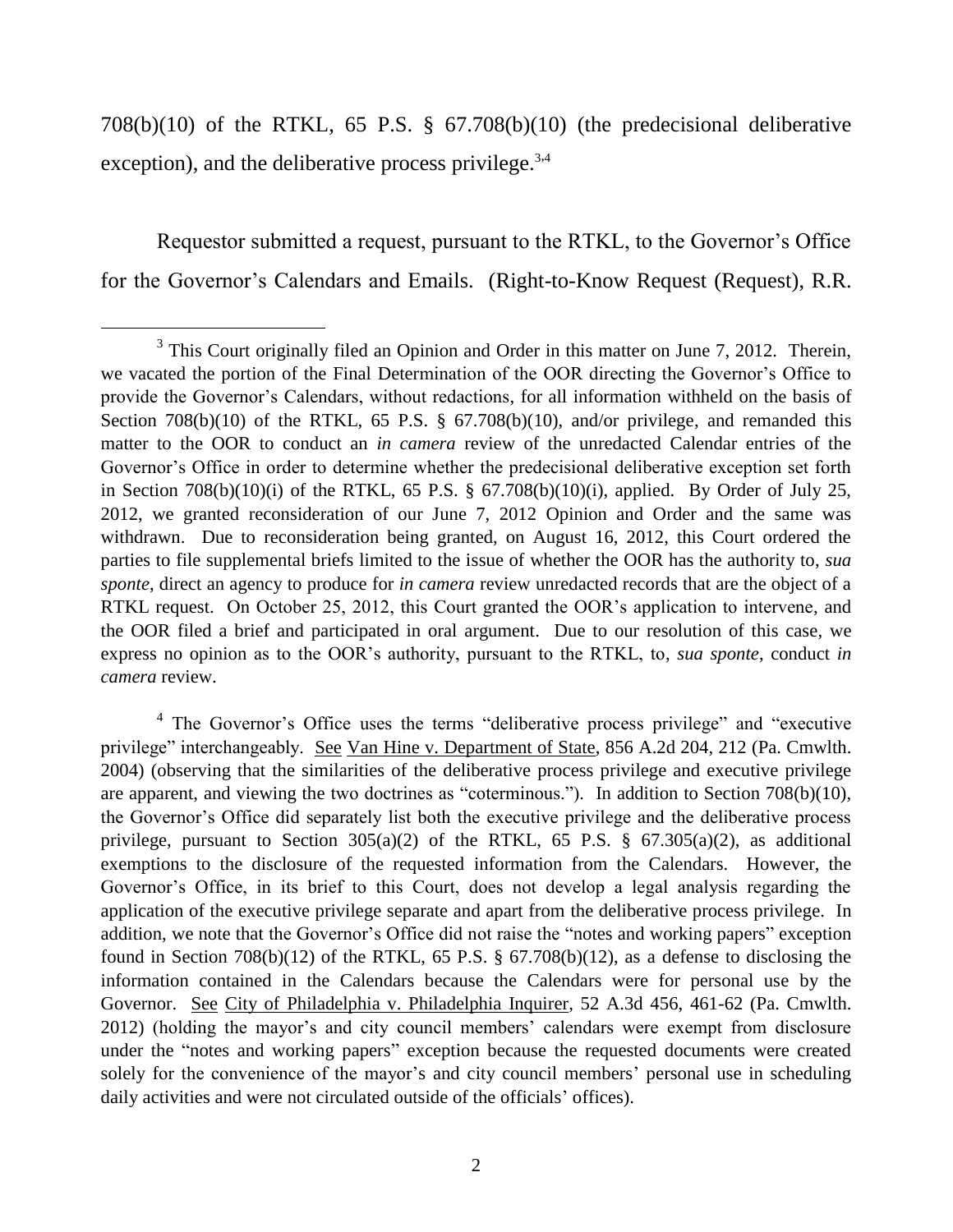at 6a.) Specifically, Requestor sought "copies of Gov. Tom Corbett's schedule from inauguration day until the date when this request is fulfilled" and "all emails sent by the [G]overnor since Jan. 18, 2011" (Emails). (Request, R.R. at 6a.) After invoking a 30-day extension, the Governor's Office granted, in part, and denied, in part, the Request. The Governor's Office provided some records it deemed responsive to the Request at no charge, but withheld what it deemed "non-public information." (Rightto-Know Response (Response) at 1-2, R.R. at 8a-9a.) The Governor's Office explained that it redacted one personal telephone number from the produced Emails pursuant to Section  $708(b)(6)(i)$  of the RTKL, 65 P.S. § 67.708(b)(6)(i), as personal identification information. (Response at 1, R.R. at 8a.) The Governor's Office further explained that it did not produce "E-mails that reflected internal predecisional deliberations" pursuant to Section 708(b)(10) of the RTKL and the executive and deliberative privileges. (Response at 1, R.R. at 8a.) Finally, the Governor's Office redacted from the Calendars any information that:

(1) reflected internal predecisional deliberations pursuant to [Section  $708(b)(10)$  and the executive privilege and deliberative privilege. [Sections 102 and 305(a),] 65 P.S. §§ 67.102, [67.]305(a), such as the subject of meetings;

(2) is exempt under the personal security exemption, [Section 708(b)(1)(ii)], 65 P.S. § 67.708(b)(1)(ii), such as the location of the Governor's travel lodging or travel patterns;

(3) is exempt as a personal telephone number, [pursuant to Section 708(b)(6)(i)],  $\overline{6}$  5 P.S.  $\overline{8}$  67.708(b)(6)(i); and

(4) is not a record of the agency, such as personal[,] social or medical appointments.

(Response at 1-2, R.R. at 8a-9a.) Overall, the Governor's Office withheld 17 Emails in their entirety, redacted a telephone number from one Email, and redacted 28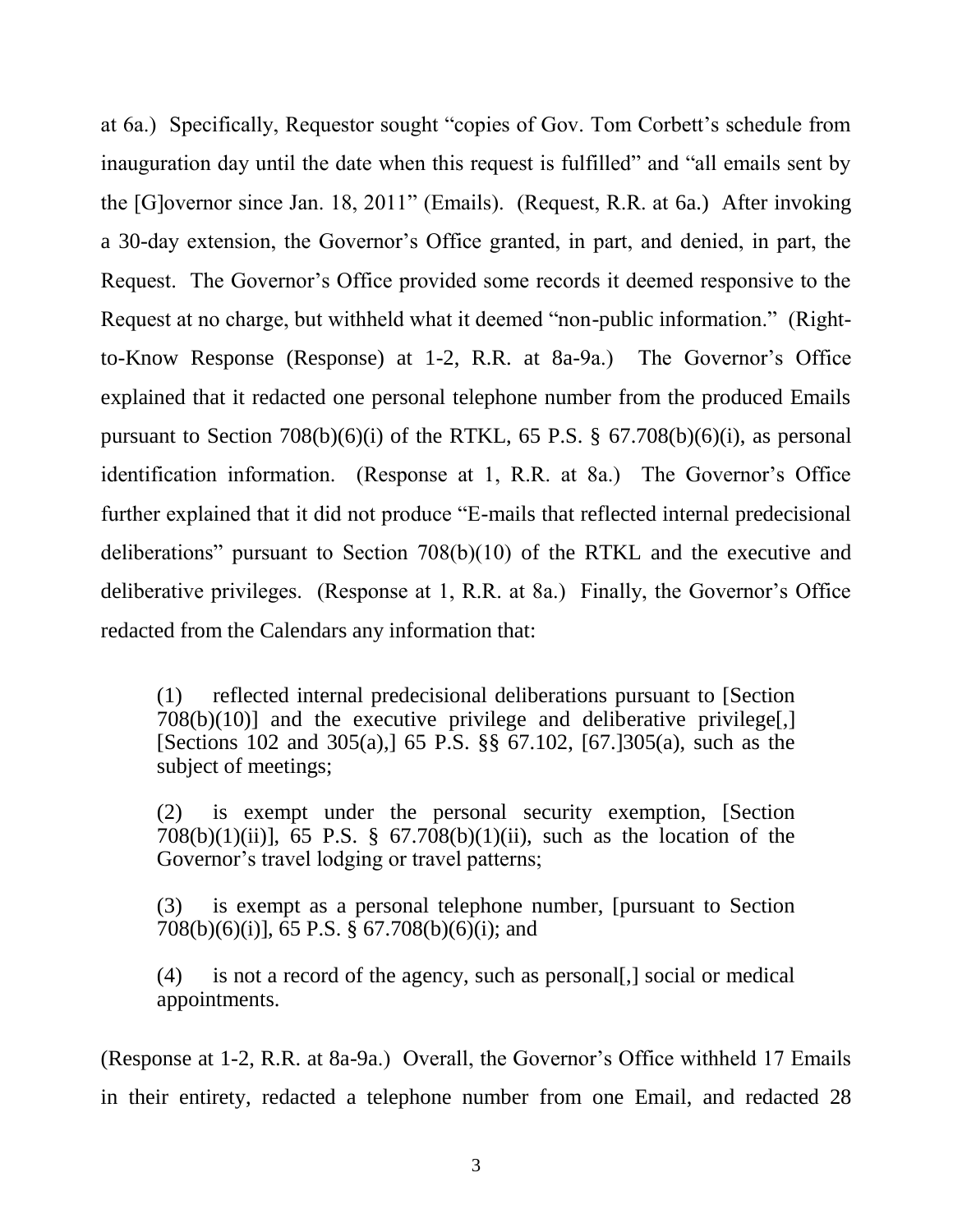entries on the Calendars. (Final Determination at 8, R.R. at 116a.) The Governor's Office did not redact from the Calendars the names of individuals who attended the meetings, or the dates, times and places of the meetings.

Requestor appealed to the OOR, challenging the application of the stated exceptions and privileges to the Request. (OOR Appeal at 1-2, R.R. at 37a-38a.) The OOR permitted both parties to supplement the record. The Governor's Office submitted notarized affidavits signed by Open Records Officer Michael Downing and Corporal Bruce George of the Pennsylvania State Police to support the grounds set forth in its Response, along with exemption indices related to all records redacted or withheld. (Governor's Office Letter (March 23, 2011), R.R. at 70a-93a.) The affidavits accompanied the Governor's Deputy General Counsel's position statement outlining the asserted exceptions. (Governor's Office Letter (March 23, 2011) at 1-7 and Appendices B and C, R.R. at 70a-76a, 88a-93a.) Therein, the Governor's Office requested a hearing should the OOR need any additional information. (Governor's Office Letter (March 23, 2011) at 7, R.R. at 76a.) The OOR denied the Request on April 11, 2011, stating it could not hold a hearing based on "a finding that sufficient evidence was not supplied." (Final Determination at 3, R.R. at 111a (internal citation omitted).)

The OOR issued its Final Determination denying the appeal in regards to the Emails and granting access, without redactions pursuant to Section 708(b)(10), to the Calendars. (Final Determination at 1-13, R.R. at 109a-21a.) Without considering the Affidavit of Open Records Officer Michael Downing (Affidavit), the OOR determined that the Governor's Office could not redact the subject matter of internal meetings for discussion on the Calendars under the predecisional deliberative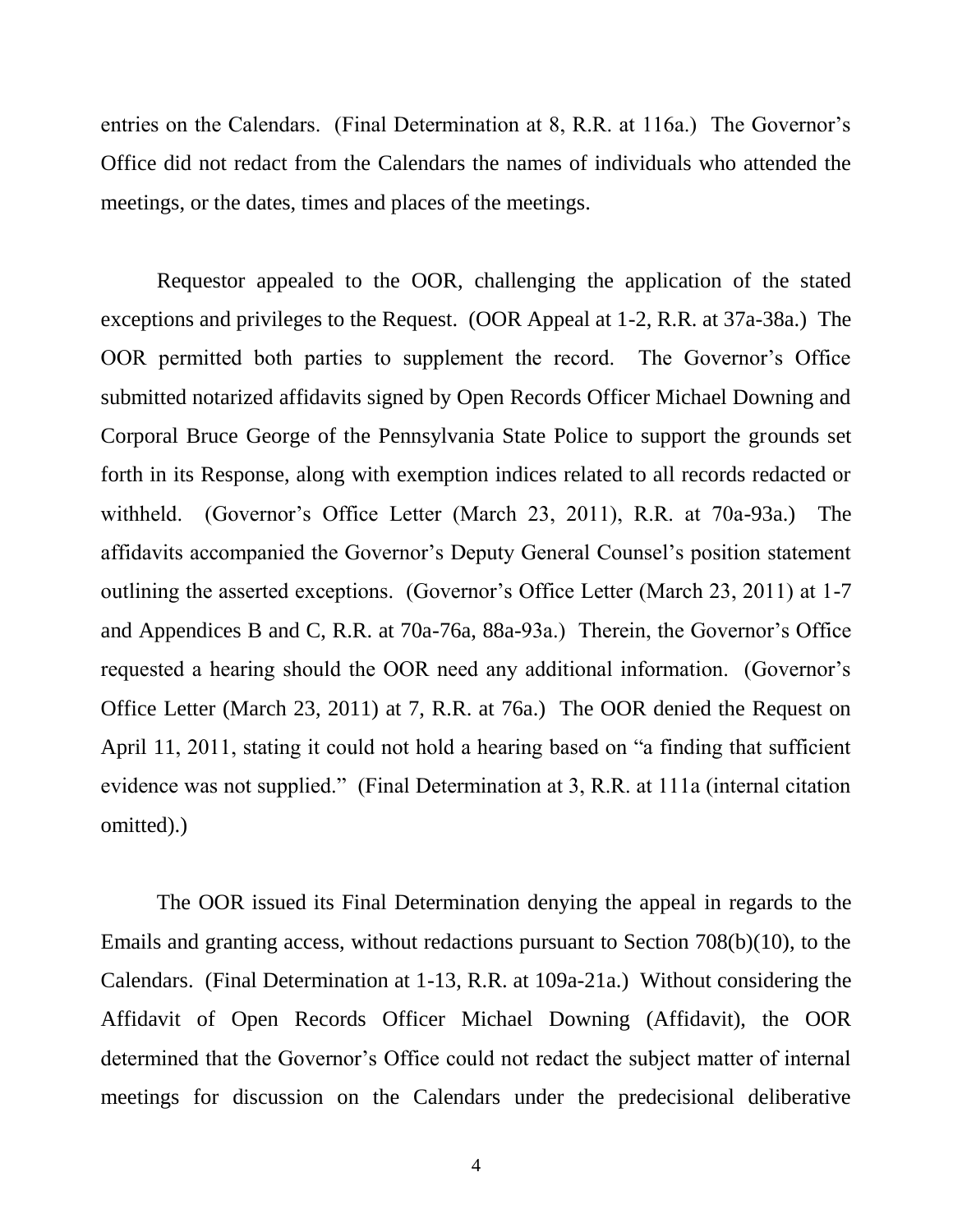exception in Section 708(b)(10) of the RTKL. (Final Determination at 8-10, R.R. at 116a-18a.) Specifically, the OOR held *as a matter of law* that:

the factual topic of a meeting with the Governor is facially not "deliberative" in character as such a notation does not, in itself, reveal the actual deliberations. While deliberations themselves may be protected, a record showing when such deliberations are scheduled are not protected under [Section 708(b)(10)]. This holding comports with the underlying purpose of the RTKL "to promote access to official government information in order to prohibit secrets, scrutinize the actions of public officials and make public officials accountable for their actions." Bowling [v. Office of Open Records*,* 990 A.2d 813,] 824 [(Pa. Cmwlth. 2010) (en banc), *petition for allowance of appeal granted in part*, 609 Pa. 265, 15 A.3d 427 (2011)]*.* The OOR finds that the general topics discussed by an elected public official in the course of fulfilling his or her public responsibilities are the type of information that the General Assembly intended to be subject to public access. While the deliberations themselves may be withheld under [Section 708(b)(10)], this narrow exemption does not extend to shield the subject matter of scheduled discussions from public release.

(Final Determination at 9-10, R.R. at 117a-18a.) Finally, the OOR determined that the executive privilege did not apply "to prevent access to the responsive [C]alendar entries." (Final Determination at 12, R.R. at 120a.) The OOR, thus, directed the Governor's Office to provide the requested Calendars without redaction of all the information withheld on the basis of Section  $708(b)(10)$  and/or privilege.<sup>5</sup> (Final

 $<sup>5</sup>$  The OOR also determined that: (1) a "[r] equest may only seek records in existence at the</sup> time the [r]equest was received" by the agency; (2) a "[r]equest may only seek 'records'" as that term is defined in the RTKL; thus, portions of the Governor's Calendars were properly redacted to shield the Governor's personal activities; (3) the Governor's Office properly redacted personal telephone numbers and email addresses; and (4) the Governor's Office properly redacted information pursuant to Section 708(b)(1)(ii) of the RTKL, the personal security exception. (Final Determination at 4-7, R.R. at 112a-15a.)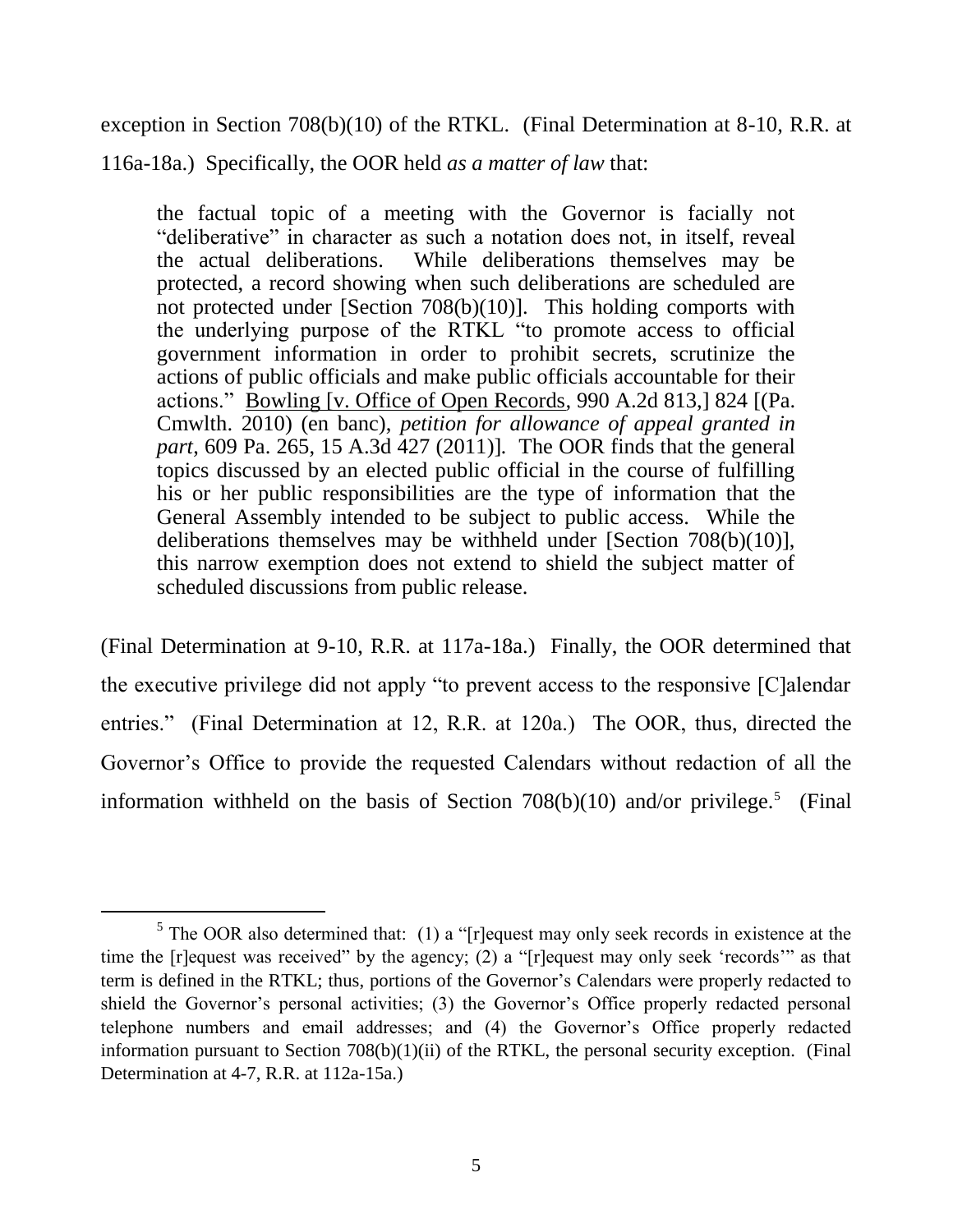Determination at 13, R.R. at 121a.) The Governor's Office timely filed a Petition for Review with this Court.<sup>6</sup>

In support of this appeal, the Governor's Office argues that the OOR erred by holding, as a matter of law, that it is not possible for the subject matter of meetings on the Governor's Calendars to reflect predecisional deliberations under Section 708(b)(10). The Governor's Office argues that the subject matter of internal meetings on the Calendars are records that *reflect* internal predecisional deliberations; therefore, this information is exempt from disclosure pursuant to Section 708(b)(10) of the RTKL and the deliberative process privilege pursuant to Section 102 of the RTKL.<sup>7</sup> The Governor's Office contends further that the OOR erred by determining that the factual topic of a meeting is facially not deliberative in character because notations showing when an event is scheduled cannot, in itself, reveal the actual deliberations. (Governor's Office Br. at 12.) The Governor's Office emphasizes that the withheld information was not a list of general topics discussed by the Governor. The disclosure sought was the subject of the meeting in the context of the identities of internal participants who were chosen to be part of the deliberations, which were disclosed, as well as the time, date, and place of those deliberations, which was also disclosed. In short, the Governor's Office argues that the OOR erred by requiring

<sup>&</sup>lt;sup>6</sup> In reviewing a final determination of the OOR, this Court "independently reviews the OOR's orders and may substitute its own findings of facts for [those] of the agency." Bowling, 990 A.2d at 818. As we are not limited to the rationale offered in the OOR's decision, we enter narrative findings and conclusions based on the evidence, and we explain our rationale. Id. Our scope of review on a question of law under the RTKL is plenary. Allegheny County Department of Administrative Services v. A Second Chance, Inc., 13 A.3d 1025, 1029 n.3 (Pa. Cmwlth. 2011).

<sup>&</sup>lt;sup>7</sup> Section 102 defines "privilege" as "[t]he attorney-work product doctrine, the attorneyclient privilege, the doctor-patient privilege, the speech and debate privilege or other privilege recognized by a court interpreting the laws of the Commonwealth." 65 P.S. § 67.102.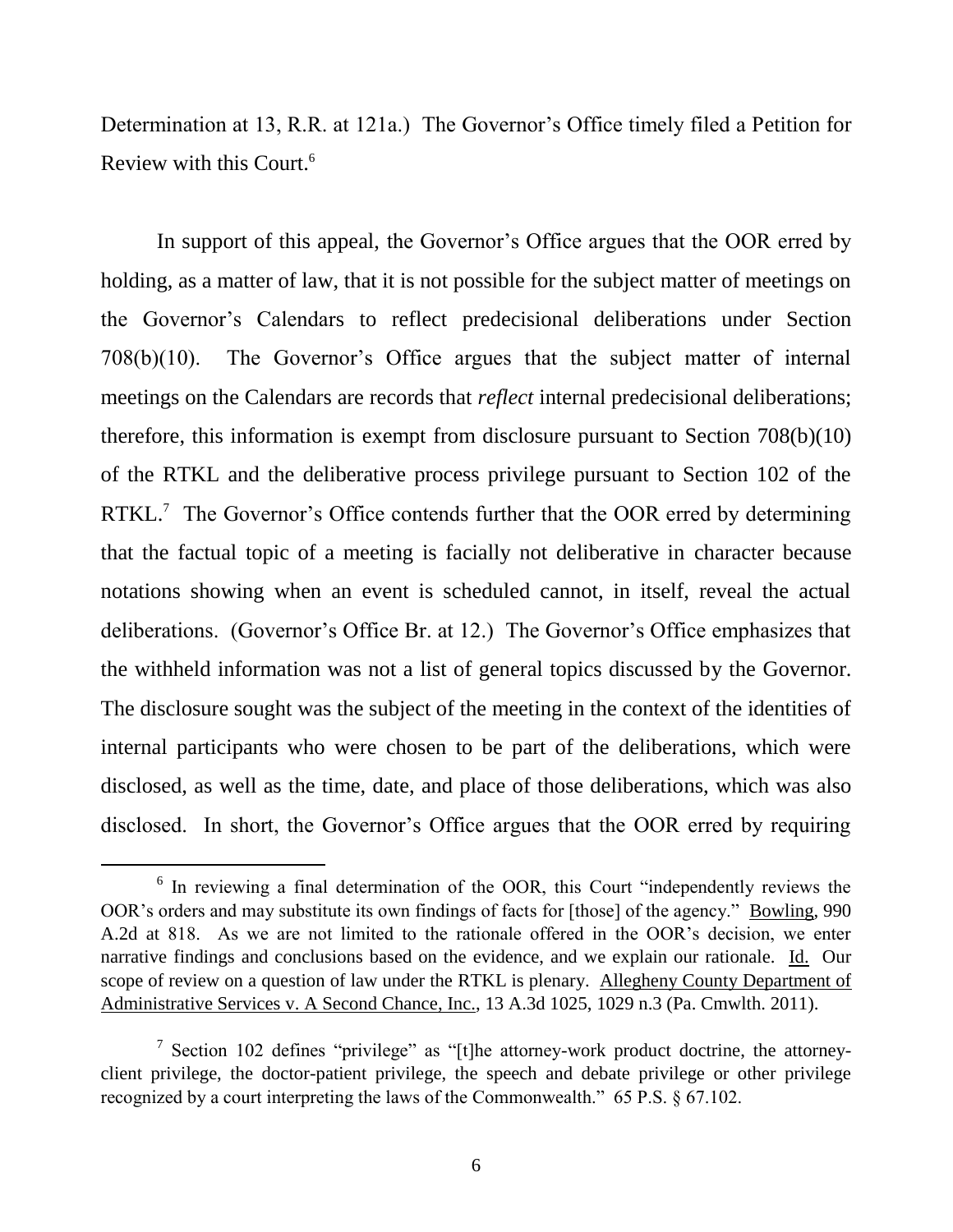that the protected information *reveal* the deliberations because Section 708(b)(10) only requires that those deliberations be *reflected*, not revealed or described.

In response, Requestor argues that all exemptions from disclosure must be narrowly construed. Requestor contends that the subject matter of internal meetings on the Calendars are not generally exempt from disclosure as reflecting internal predecisional deliberations pursuant to Section 708(b)(10). Requestor argues that the fact that the RTKL utilizes the term *reflect* is of no moment as the term *reveal* is an appropriate synonym. Requestor contends that the Governor's Office has simply redacted all of the notations of the subject matter of internal meetings without any attempt to explain the separate basis for each redaction. Finally, Requestor contends that the subject matter of internal meetings on the Governor's Calendars do not reflect or show the actual advice he was given at those meetings; therefore, they are not protected even if the Governor's Office had met its burden under the RTKL.

Under Section 305 of the RTKL, records in the possession of an agency are presumed "public" unless they are: (1) exempted by Section 708 (exceptions) of the RTKL; (2) protected by privilege; or (3) exempted "under any other Federal or State law or regulation or judicial order or decree." 65 P.S. § 67.305. Exemptions from disclosure must be narrowly construed due to the RTKL's remedial nature, which is "designed to promote access to official government information in order to prohibit secrets, scrutinize the actions of public officials, and make public officials accountable for their actions." Bowling, 990 A.2d at 824.

7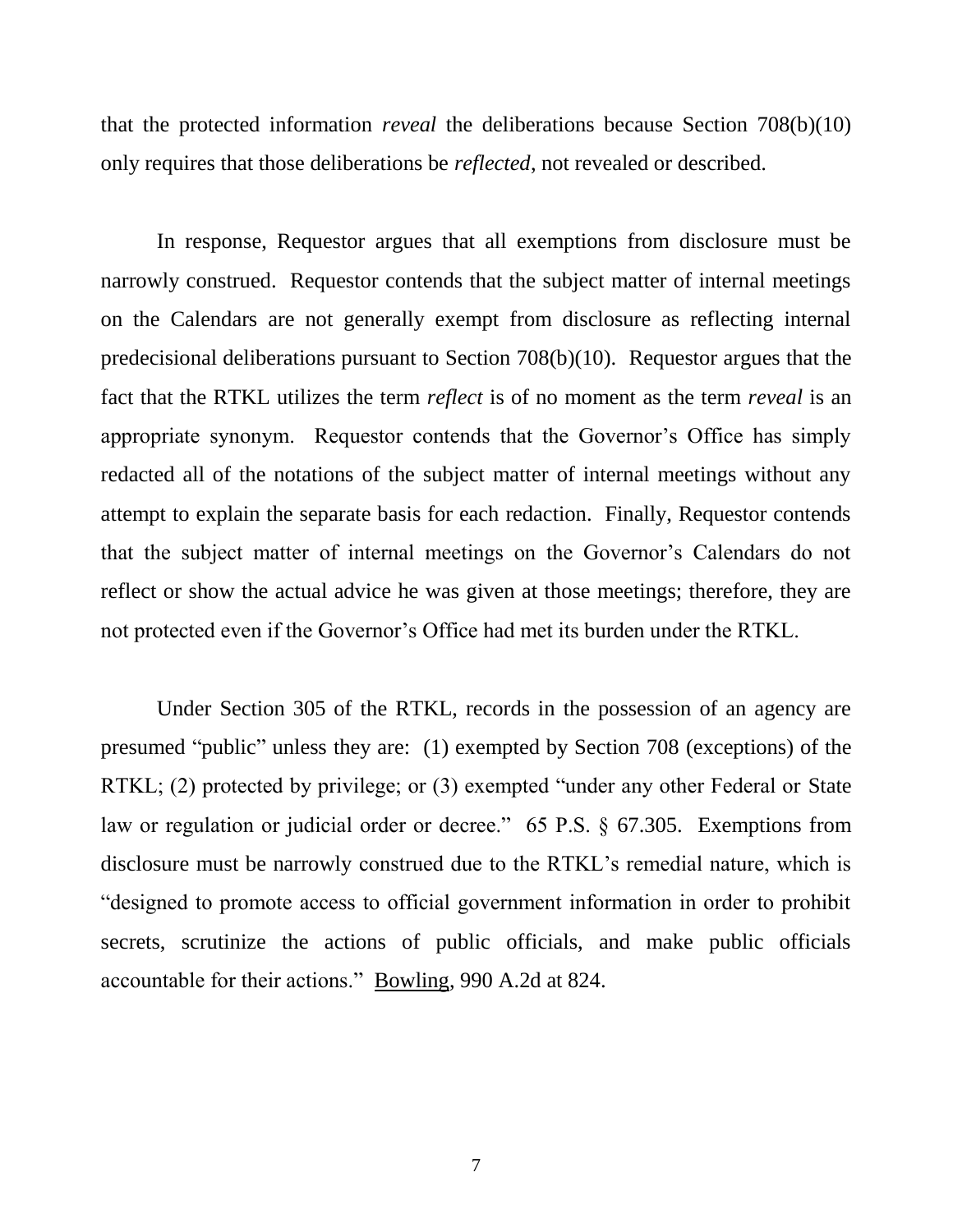The predecisional deliberative exception set forth in Section 708(b)(10)(i) codifies the deliberative process privilege. Section 708(b)(10)(i) exempts from disclosure:

(10)(i) A record that reflects:

l

(A) The internal, predecisional deliberations of an agency, its members, employees or officials or predecisional deliberations between agency members, employees or officials and members, employees or officials of another agency, including predecisional deliberations relating to a budget recommendation, legislative proposal, legislative amendment, contemplated or proposed policy or course of action or any research, memos or other documents used in the predecisional deliberations.

(B) The strategy to be used to develop or achieve the successful adoption of a budget, legislative proposal or regulation.

65 P.S. § 67.708(b)(10)(i). "According to the language of Section 708(b)(10)(i), protected records must be predecisional and deliberative." Kaplin v. Lower Merion Township, 19 A.3d 1209, 1214 (Pa. Cmwlth.), petition for allowance of appeal denied, 612 Pa. 693, 29 A.3d 798 (2011).<sup>8</sup> Pursuant to Section 708(a)(1), "[t]he burden of proving that a record of a Commonwealth agency . . . is exempt from public access shall be on the Commonwealth agency . . . receiving a request by a

<sup>&</sup>lt;sup>8</sup> The OOR consistently applies the following test to determine if a requested record is exempt pursuant to Section 708(b)(10) of the RTKL: (1) "the deliberations reflected are 'internal' to the agency"; (2) "the deliberations reflected are predecisional, i.e., before a decision on an action"; and (3) "the contents are deliberative in character, i.e., pertaining to a proposed action." (Final Determination at 7, R.R. at 115a.) See Kaplin, 19 A.3d at 1216 (holding that "a communication does not necessarily need to be internal to a single agency to be covered by the predecisional deliberation protections of Section 708(b)(10)(i)" because, pursuant to the statutory language, "the communication could be considered to be predecisional deliberations between agency members and employees of another agency").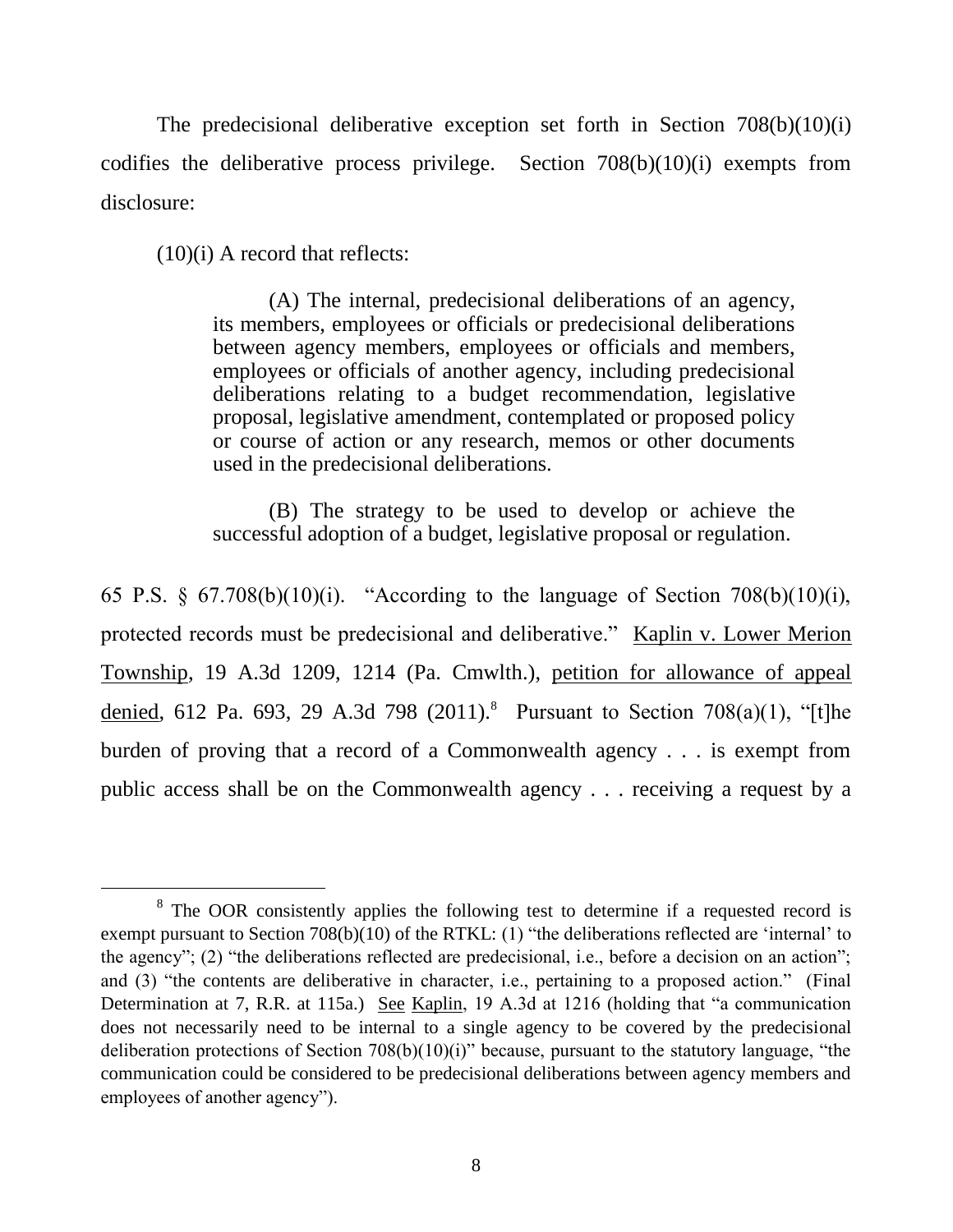preponderance of the evidence." 65 P.S.  $\S$  67.708(a)(1); Department of Health v. Office of Open Records, 4 A.3d 803, 809 (Pa. Cmwlth. 2010).

Upon review, we find that the OOR erred by holding, as a matter of law, that a calendar entry of an agency executive, such as the Governor "is facially not 'deliberative' in character" and, therefore, cannot be exempt from disclosure because such information, in itself, would not reveal the actual deliberations. (Final Determination at 9-10, R.R. at 117a-18a.) Calendar entries are unique in that they are commonly used for more than just scheduling appointments. Calendars may contain the topic of the meeting, along with specific points that are to be discussed, or proposed actions, along with a list of the individuals scheduled to attend the meeting. For example, a calendar entry may set forth a description of what will be discussed at a meeting, such as a proposed tax or fee, controversial proposed legislation, or regulations. While often information appearing on calendars would not contain information subject to protection, we must look at the substance of the information and not the form in which the information is placed. The fact that information is contained on the Calendars, instead of a memo, does not determine the character of the information or whether it is subject to an exception. As such, the fact that the information was placed on the Calendars does not, as a matter of law, mean that it is impossible for it to be protected under an exception to the RTKL.

In determining whether the information on the Calendars falls within the exception to disclosure of public records set forth in Section 708(b)(10), we must first examine the statutory provision. In doing so, we recognize that the General Assembly utilized the specific term "*reflect*," 65 P.S. § 67.708(b)(10) (emphasis added), and did not use the term "*reveal*." The term *reflect* means "mirror" or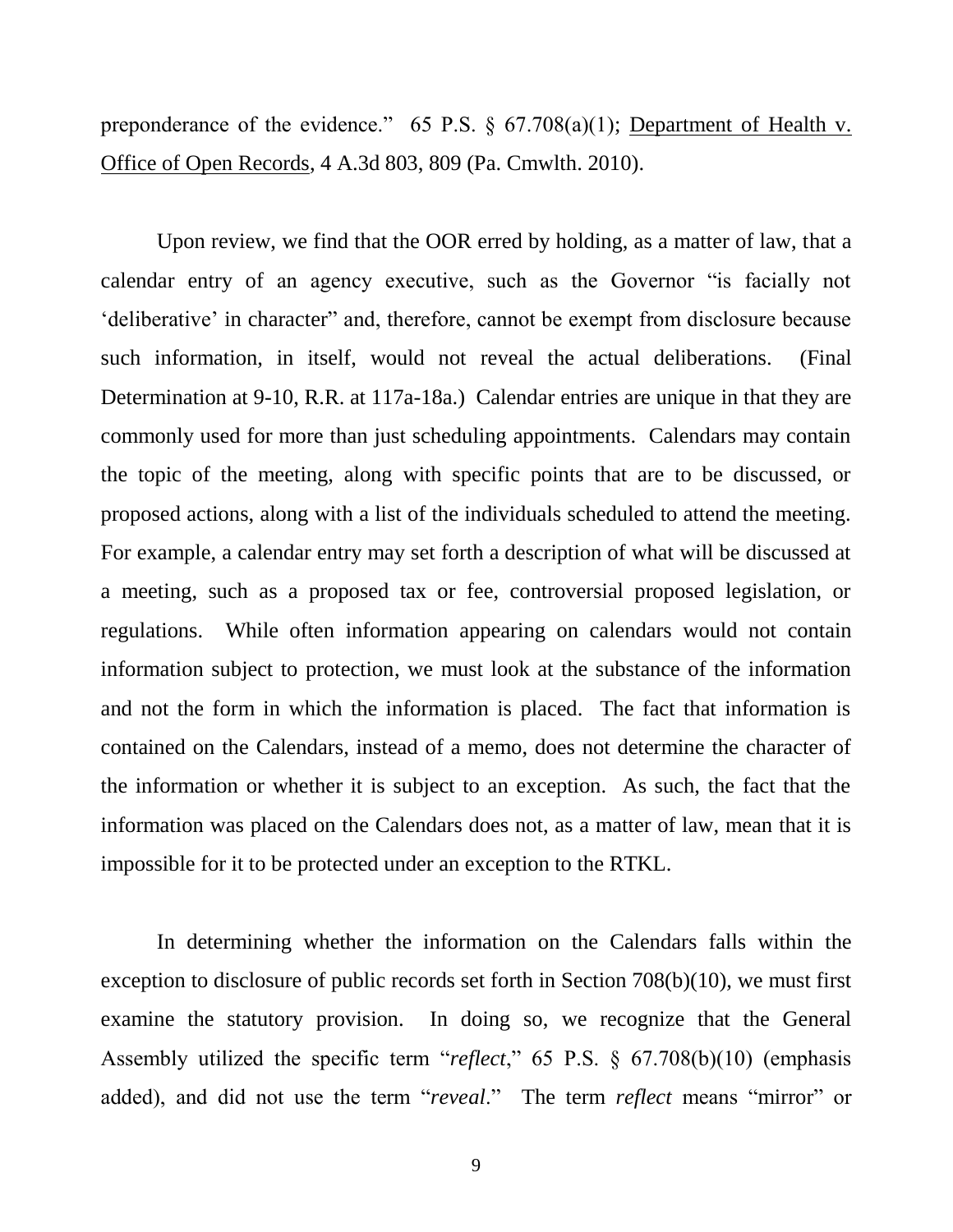"show," while the term *reveal* means "to make publicly or generally known" or, in other words, "disclose." Webster's Third New International Dictionary 1908, 1942 (2002). Given the broad meaning of the term *reflect*, as opposed to *reveal*, and the fact that the General Assembly chose the term *reflect* when providing for the predecisional deliberative exception, we must interpret the exception as written. Moreover, the combined use of the terms *reflects* and *deliberations* in Section  $708(b)(10)(i)(A)$  supports the conclusion that Section  $708(b)(10)(i)$  codifies the deliberative process privilege and, therefore, demonstrates the General Assembly's intent to exempt the deliberative *process*. Commonwealth ex rel. Unified Judicial System v. Vartan, 557 Pa. 390, 399, 733 A.2d 1258, 1263 (1999) (plurality opinion) (quoting Redland Soccer Club, Inc. v. Department of the Army of the United States, 55 F.3d 827, 853 (3d Cir. 1995) ("The deliberative process privilege permits the government to withhold documents containing 'confidential *deliberations* of law or policymaking, *reflecting* opinions, recommendations or advice.'" (internal citation omitted) (emphasis added)). $9^9$ 

Given our understanding of the exception, we next must determine whether it was error for the OOR not to consider the Affidavit which the Governor's Office submitted in support of the redactions from the Governor's Calendars. The

 $9$  In Vartan, 557 Pa. at 401, 733 A.2d at 1264, the Supreme Court required an agency asserting the deliberative process privilege to show that: (1) the communication is deliberative in character; and (2) the communication occurred prior to a specific, related decision. See also Joe v. Prison Health Services, Inc., 782 A.2d 24, 33 (Pa. Cmwlth. 2001) (same). Cf. LaValle v. Office of General Counsel of the Commonwealth, 564 Pa. 482, 496, 769 A.2d 449, 457 (2001) ("[T]his Court has not definitively adopted the deliberative process privilege.") and In Re: Interbranch Commission on Juvenile Justice, 605 Pa. 224, 237-38 & n.11, 998 A.2d 1269, 1277-78 & n.11 (2010) (Supreme Court addressed the deliberative process privilege in excluding evidence sought in Judicial Conduct Board hearing).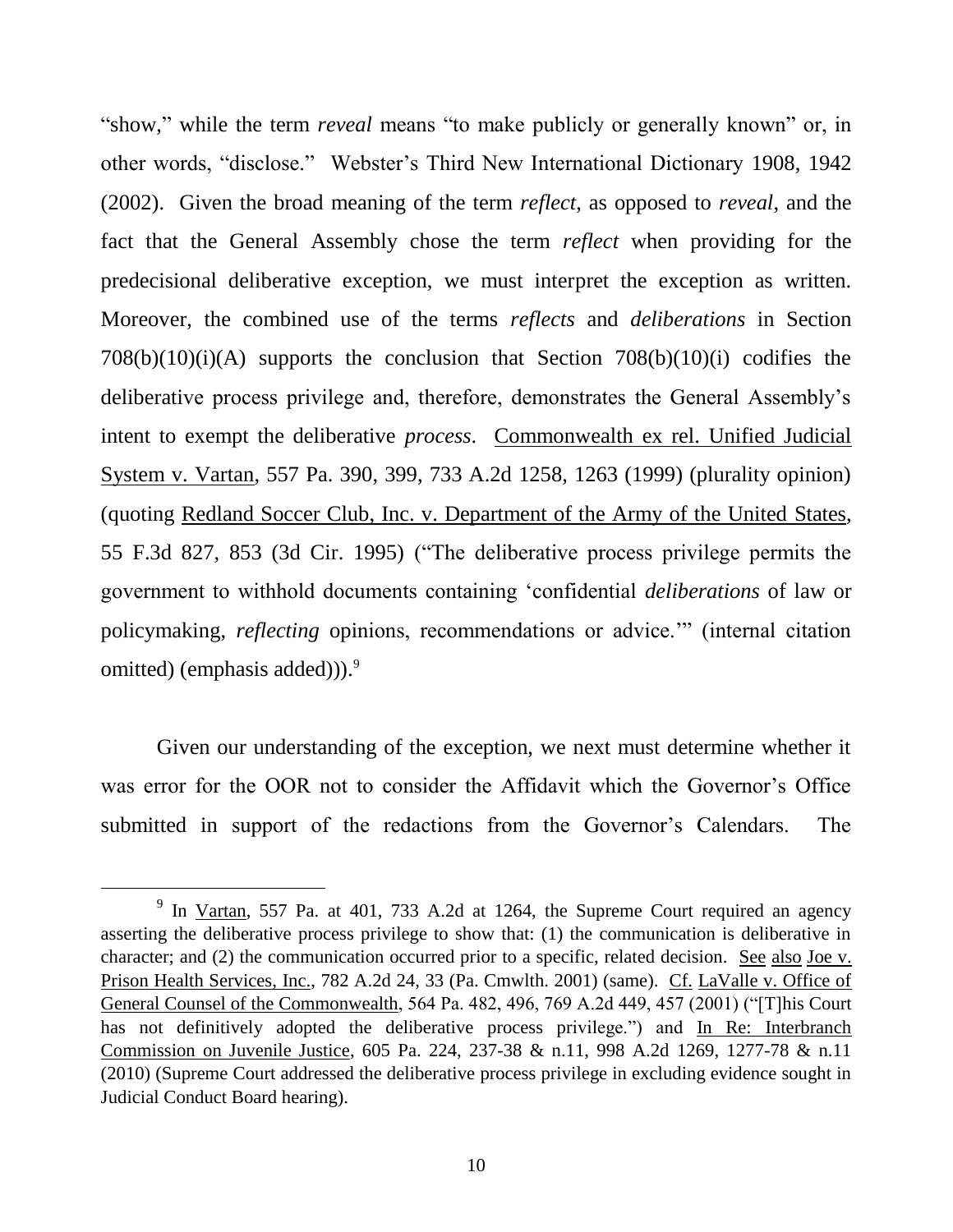Governor's Office argues that the sworn Affidavit is evidence and that the information at issue "reflects the Governor's deliberations and priorities in choosing the subjects, timing, location and participants of meetings. It is the totality of these components that renders this calendar information reflective of deliberative process . . . ." (Governor's Office Br. at 7.)

In response, Requestor argues that the Affidavit had no relevance to the application of Section 708(b)(10)(i), as that involves a purely legal issue. Requestor contends that none of the Affidavit's factual representations are, or could be, relevant to the threshold legal question of whether the Calendars disclosed the subject matter on which the Governor sought advice, as opposed to the content of the advice he ultimately received, and are deliberative for purposes of the internal predecisional deliberative exception.

The RTKL establishes that an appeals officer "may admit into evidence testimony, evidence and documents that the appeals officer believes to be reasonably probative and relevant to an issue in dispute. The appeals officer may limit the nature and extent of evidence found to be cumulative." Section  $1102(a)(2)$  of the RTKL, 65 P.S. § 67.1102(a)(2).

Because of the OOR's approach to the Calendar entries, it did not believe that any factual information was relevant. However, given our understanding that it is the content of the entries and not the form in which the information is contained that is to be considered, the Affidavit which attests to facts is relevant. Whether information qualifies as "predecisional and deliberative" is a highly fact specific inquiry and discerning whether material redacted pursuant to the RTKL is exempt from access is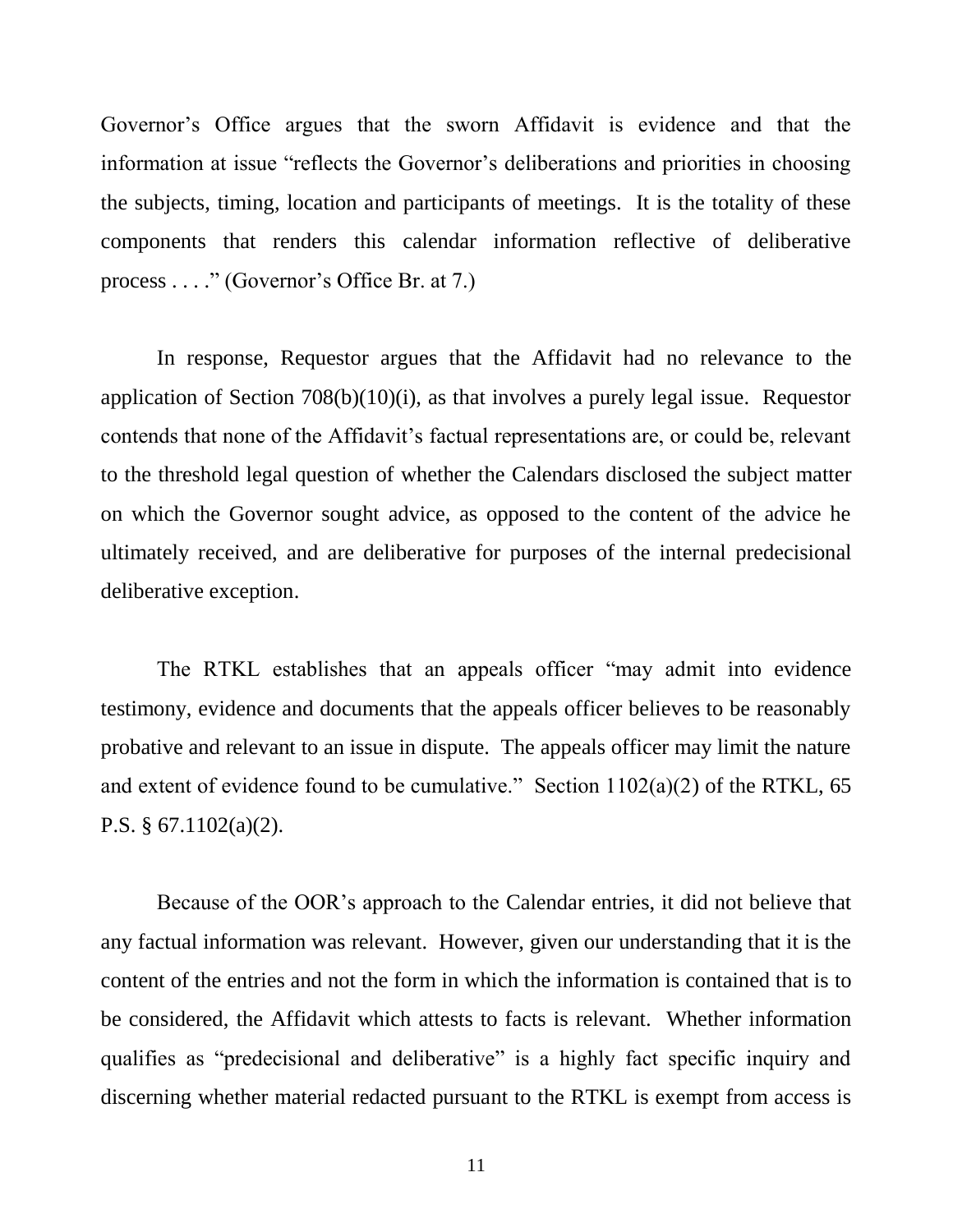difficult. Here, the content of the redactions is contested, and the Governor's Office is entitled to show why its asserted protection applies. In deciding whether this redacted information qualifies for protection under an exception, the OOR should have considered the averments of the Affidavit: the OOR could not make an informed decision here without knowledge of the content of the Affidavit. Therefore, it was error for the OOR not to consider the Affidavit submitted in support of the redactions from the Governor's Calendars.

As this Court reviews the Affidavit as part of the record on appeal,  $10$  we now turn to the issue of whether the evidence presented meets the Governor's Office's burden of proving that the redacted notations are exempt from disclosure pursuant to Section  $708(b)(10)(i)$ . The federal courts have explained what is required when an agency, by submitting affidavits, attempts to justify nondisclosure of requested documents pursuant to certain exemptions provided for in Section 552 of the Freedom of Information Act (FOIA), 5 U.S.C. § 552, the federal counterpart to Pennsylvania's RTKL.<sup>11</sup>

Affidavits are the means through which a governmental agency details the search it conducted for the documents requested and justifies nondisclosure of the requested documents under each exemption upon which it relied upon. The affidavits must be detailed, nonconclusory,

<sup>&</sup>lt;sup>10</sup> See Department of Transportation v. Office of Open Records, 7 A.3d 329, 333 (Pa. Cmwlth. 2010) (holding that the General Assembly "intended the record to be certified to this Court pursuant to Section 1303(b) [of the RTKL, 65 P.S. § 67.1303(b),] to include evidence and documents admitted into evidence by the appeals officer pursuant to Section 1102(a)(2)" of the RTKL, 65 P.S. § 67.1102(a)(2)).

<sup>&</sup>lt;sup>11</sup> See Bowling, 990 A.2d at 819 (recognizing that the FOIA is the federal counterpart to our RTKL).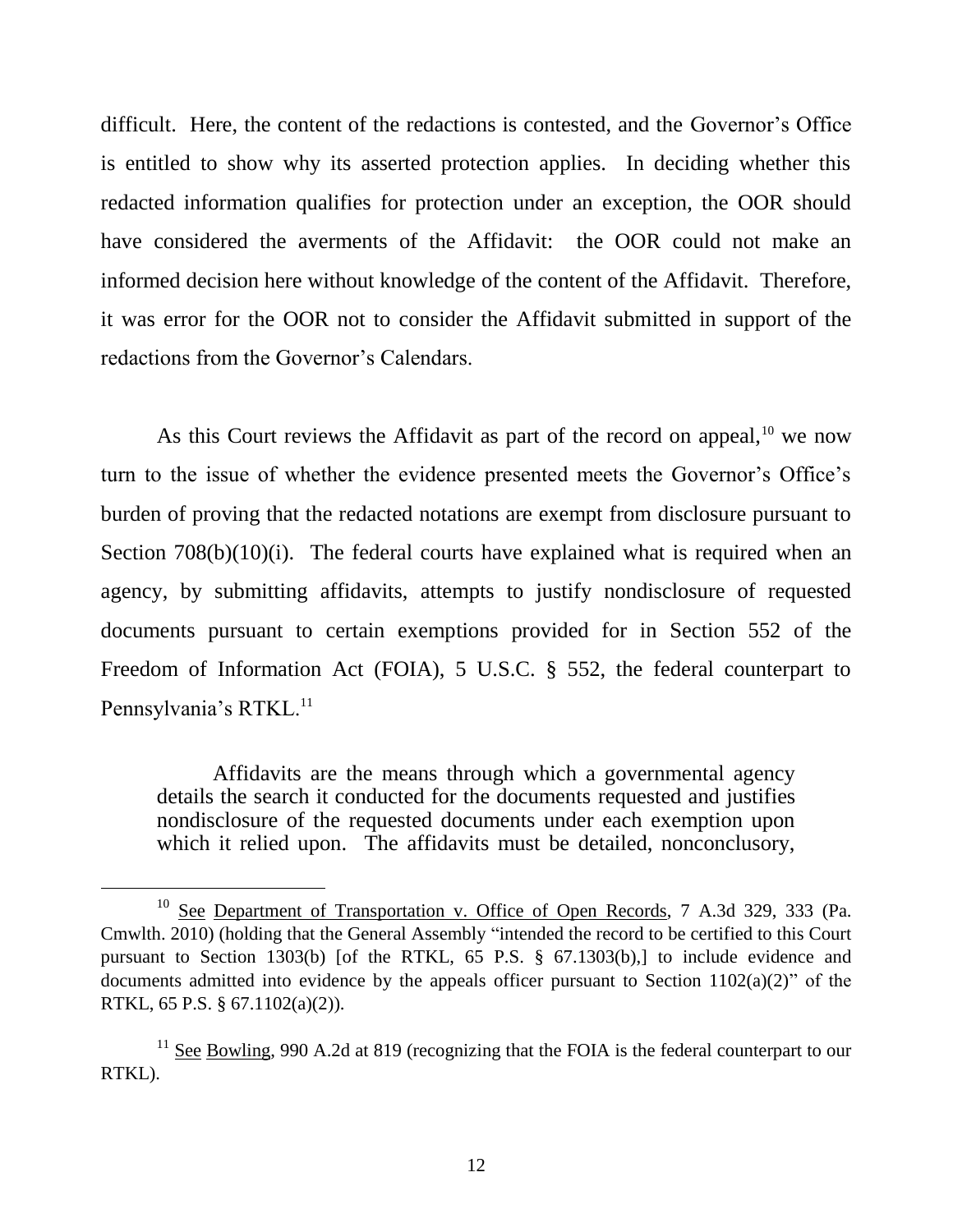and submitted in good faith. . . . Absent evidence of bad faith, the veracity of an agency's submissions explaining reasons for nondisclosure should not be questioned.

Manchester v. Drug Enforcement Administration, U.S. Department of Justice, 823 F. Supp. 1259, 1265 (E.D. Pa. 1993) (citations omitted). In other words, a generic determination or conclusory statements are not sufficient to justify the exemption of public records.

Here, the Affidavit submitted by the Governor's Office states that "the information redacted was for internal meetings . . . and reflected predecisional deliberations with regard to the subject matter reflected on the index."<sup>12,13</sup> (Affidavit at 2, R.R. at 89a.) The Affidavit describes that the redactions at issue:

l

<sup>13</sup> We note that this Court, in Bowling, held that it was within the discretion of the Pennsylvania Emergency Management Agency (PEMA), pursuant to Section 705 of the RTKL, 65 P.S. § 67.705, to choose the manner in which it would disclose certain requested records; however, in so doing, we offered the following guidance:

[W]e refer PEMA to two approaches which the federal courts use when addressing an agency's claim of disclosure exemption under the FOIA. First, the District of Columbia Circuit Court of Appeals established in Vaughn v. Rosen, 484 F.2d 820 (D.C. Cir. 1973), an item-by-item indexing system which correlates to a specific FOIA exemption.

The second approach recognized that a "Vaughn index" may not be a practical approach in view of the records requested. *In some instances, a satisfactory index could undermine the exemption and, in those cases, agencies may proffer (Continued…)*

 $12$  In its "Index of Redacted Records," the Governor's Office sets forth the date/time of each requested Calendar entry, sets forth the names of the participant(s) or indicates if the names are redacted, and sets forth which exception under the RTKL is applicable to each entry. For example, for the Calendar entry dated January 19, 2011 at 3:00 p.m., the index reveals the names of the participant(s) and states that the entry is exempt from disclosure pursuant to " $\S67.708(b)(10)(i)(A)$ predecisional deliberation" and "§§67.102, 305(a) executive and deliberative privilege." (R.R. at 79a.) With respect to the Governor's Calendar entries, the index does not include any reference to meeting topics or indicate if the meeting topics were redacted. (R.R. at 79a-84a.)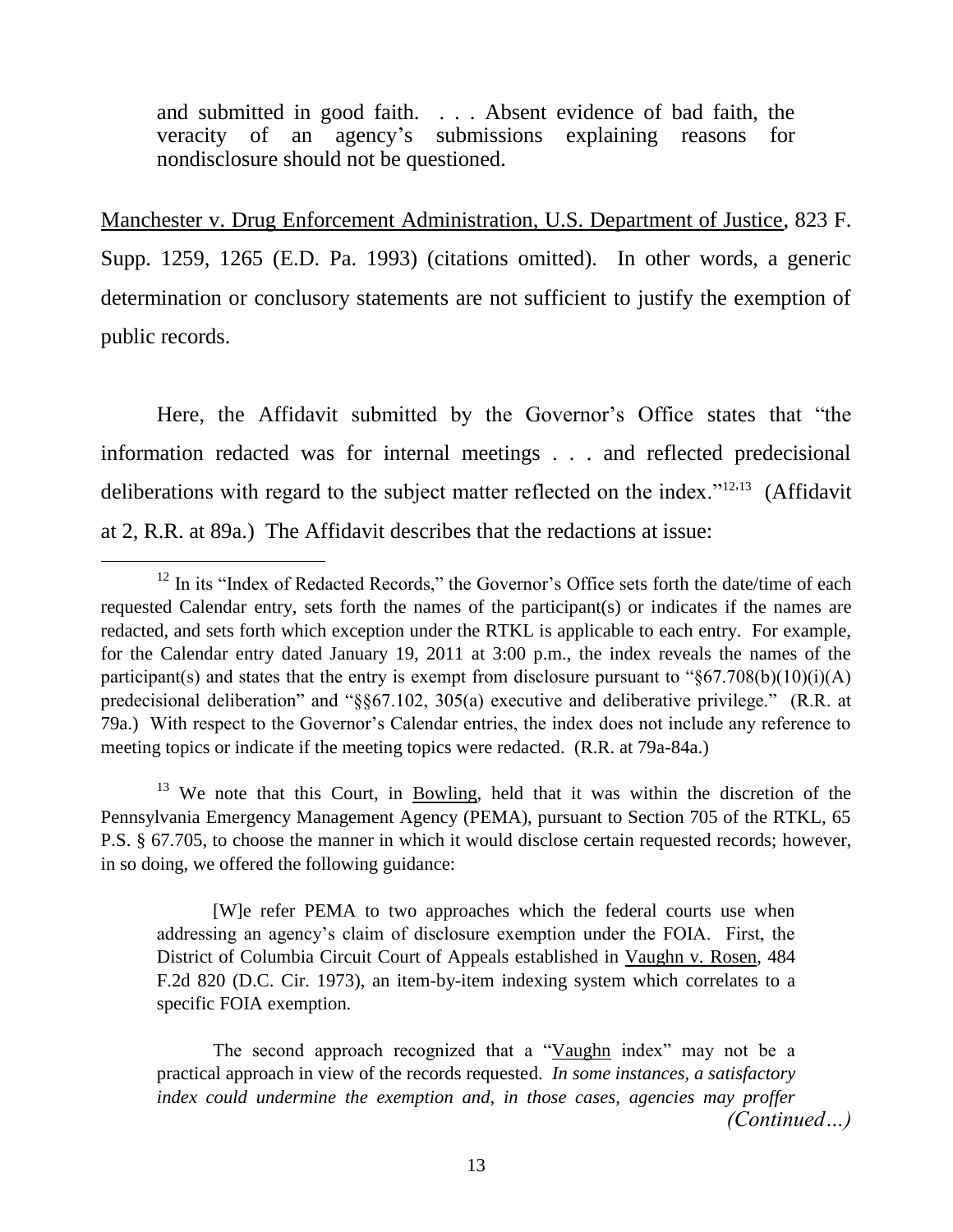were reflective of internal deliberations that preceded decisions related to subjects including the transition into the new administration, personnel, budgetary and policy decisions, related courses of actions and implementation of changes in the direction of the administration.

(Affidavit at 2, R.R. at 89a.) The Affidavit contains no further specifics. It is, therefore, without more, not sufficient to prove that the records are exempt. While the Affidavit tracks the language of the exception it presupposes, rather than proves with sufficient detail, that the redacted Calendar entries are reflective of internal deliberations and, therefore, exempt from disclosure. It is not enough to include in the Affidavit a list of subjects to which internal deliberations may have related. The Affidavit must be specific enough to permit the OOR or this Court to ascertain how disclosure of the entries would reflect the internal deliberations on those subjects. Because this Affidavit is not detailed, but rather conclusory, Manchester, 823 F. Supp. at 1265, it is not sufficient, standing alone, to prove that the Calendar entries are exempt from disclosure.

For these reasons, we affirm the OOR's Final Determination requiring the Governor's Office to provide the requested Calendars without redaction of all the

*generic determinations for nondisclosure.* Curran v. Dep't of Justice, 813 F.2d 473 (1st Cir. 1987); see also Crooker v. Bureau of Alcohol, Tobacco & Firearms, 789 F.2d 64 (D.C. Cir. 1986). *This does not, however, absolve agencies from making a minimally sufficient showing of exemption.*Curran.*Agencies may justify their exemptions on a category-of-document by category-of-document basis.* Id. *The chief characteristic of a category-of-document methodology must be functionality, that is, the classification should be clear enough to permit a court to ascertain "how each . . . category of documents, if disclosed, would interfere with [the agency's duty not to disclose exempt public records]."* Id. at 475.

Bowling, 990 A.2d at 825 n.13 (emphasis added) (omission in original).

-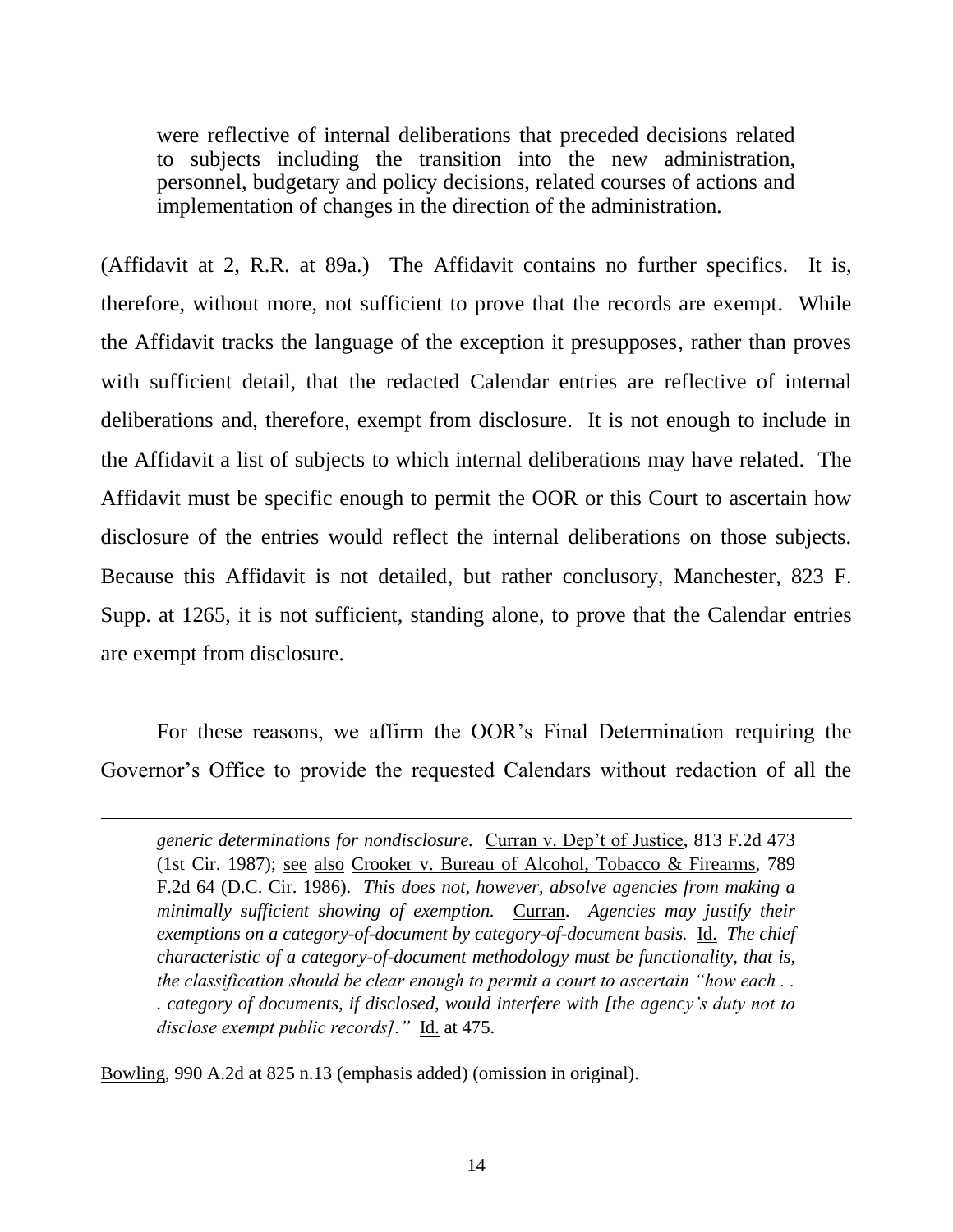information withheld on the basis of the exceptions set forth in Section 708 of the RTKL, 65 P.S. § 67.708.

## **\_\_\_\_\_\_\_\_\_\_\_\_\_\_\_\_\_\_\_\_\_\_\_\_\_\_\_\_\_\_\_\_ RENÉE COHN JUBELIRER, Judge**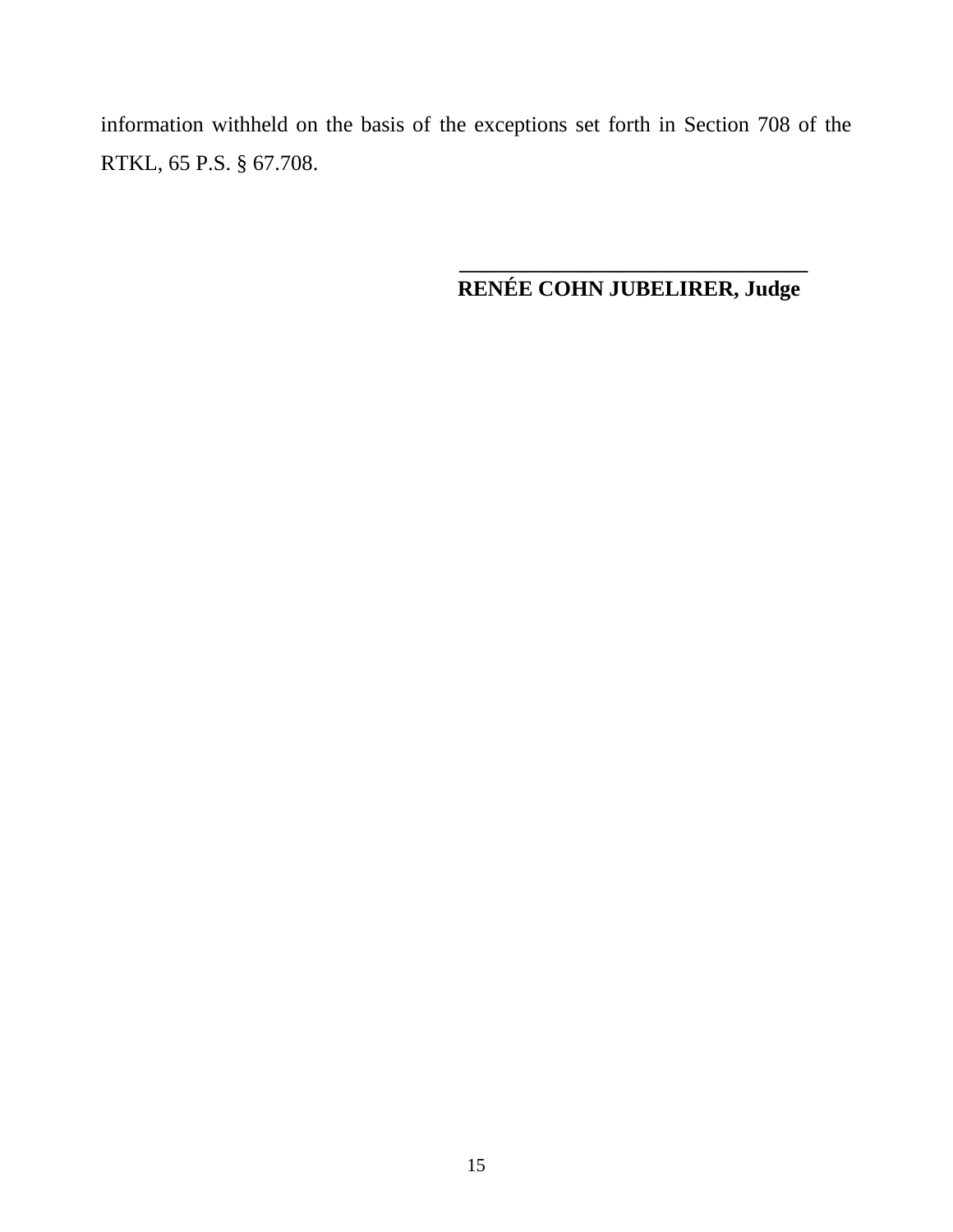# **IN THE COMMONWEALTH COURT OF PENNSYLVANIA**

| Office of the Governor, |            |                   |
|-------------------------|------------|-------------------|
|                         | Petitioner |                   |
|                         |            |                   |
|                         |            | No. 739 C.D. 2011 |
|                         |            |                   |
| Mark Scolforo,          |            |                   |
|                         | Respondent |                   |

## **O R D E R**

**NOW**, April 23, 2013, the Final Determination of the Office of Open Records entered in the above-captioned matter is **AFFIRMED**.

> **\_\_\_\_\_\_\_\_\_\_\_\_\_\_\_\_\_\_\_\_\_\_\_\_\_\_\_\_\_\_\_\_ RENÉE COHN JUBELIRER, Judge**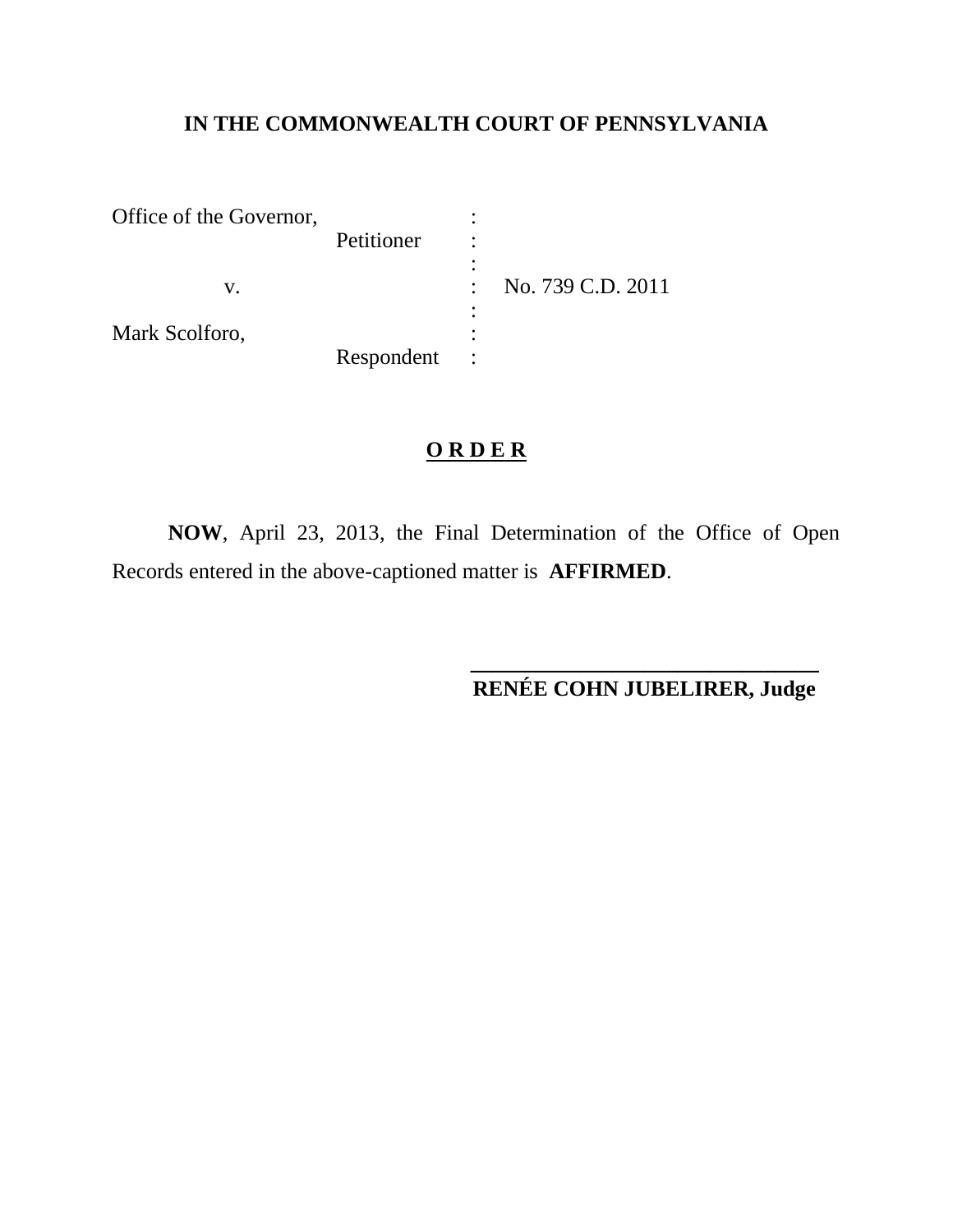## IN THE COMMONWEALTH COURT OF PENNSYLVANIA

| Office of the Governor, |            |           |                           |
|-------------------------|------------|-----------|---------------------------|
|                         | Petitioner | ٠         |                           |
|                         |            |           | No. 739 C.D. 2011         |
| V.                      |            | $\bullet$ |                           |
|                         |            |           | Argued: February 13, 2013 |
| Mark Scolforo,          |            | ٠         |                           |
|                         | Respondent |           |                           |

## BEFORE: HONORABLE DAN PELLEGRINI, President Judge HONORABLE RENÉE COHN JUBELIRER, Judge HONORABLE ROBERT SIMPSON, Judge HONORABLE MARY HANNAH LEAVITT, Judge HONORABLE P. KEVIN BROBSON, Judge HONORABLE PATRICIA A. McCULLOUGH, Judge HONORABLE ANNE E. COVEY, Judge

## CONCURRING OPINION BY JUDGE McCULLOUGH FILED: April 23, 2013

 $\overline{a}$ 

I concur in the Majority's analysis insofar as it concludes that the affidavit of Open Records Officer Michael Downing submitted on behalf of the Office of the Governor was insufficient to prove that the Governor's schedule from January 18, 2011, to February 4, 2011 (hereafter Calendars) are exempt from disclosure under the predecisional deliberative exception in section 708(b)(10) of the Right-to-Know Law  $(RTKL)$ .<sup>1</sup> I further agree with the Majority that, because the Office of the Governor did not raise the "notes and working papers" exception found in section  $708(b)(12)$  of the RTKL, 65 P.S.  $\S 67.708(b)(12)$ , as a defense to disclosing the information contained in the Calendars on the grounds that the

<sup>&</sup>lt;sup>1</sup> Act of February 14, 2008, P.L. 6, 65 P.S.  $\S 67.708(b)(10)$ .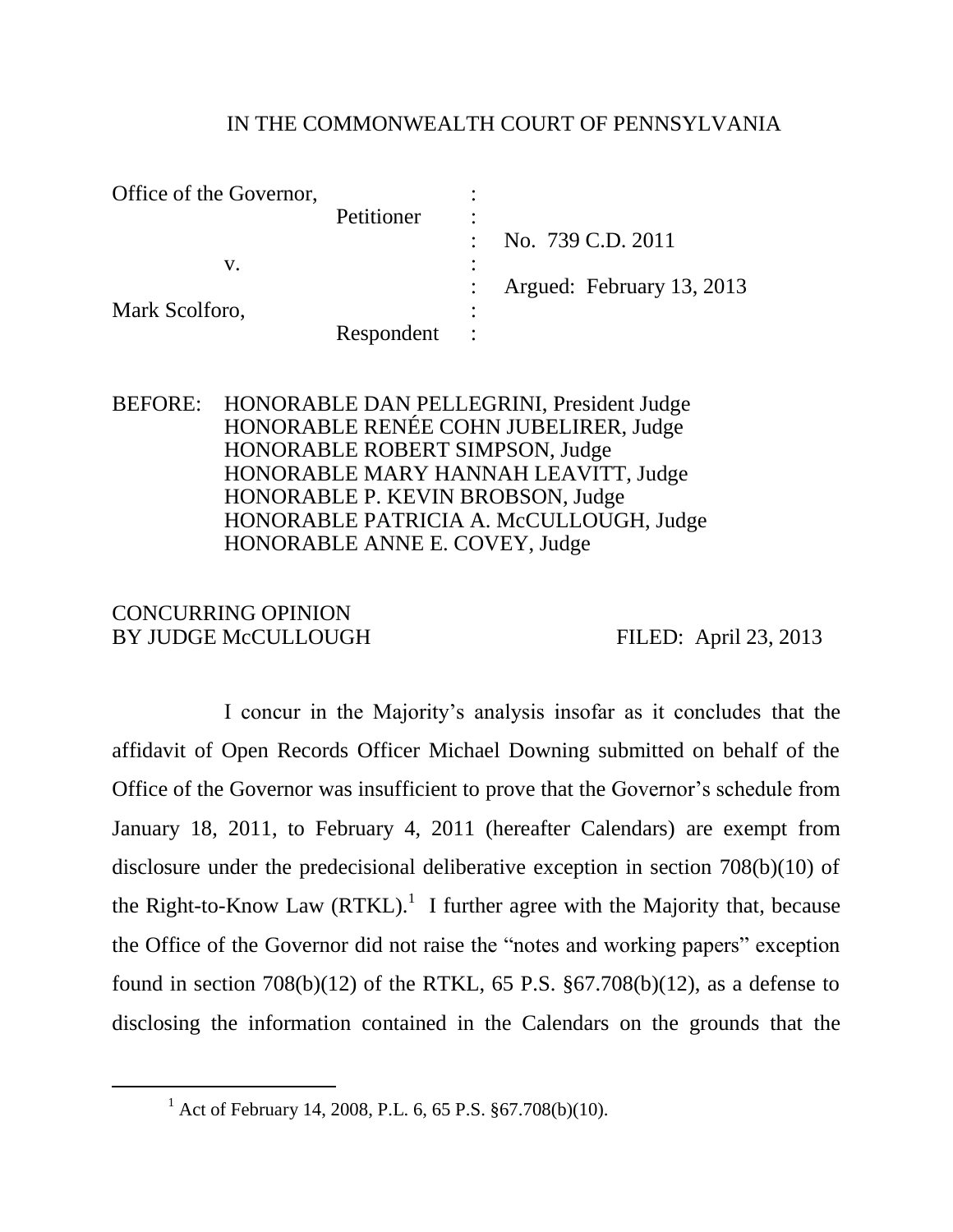Calendars were for the Governor's personal use,<sup>2</sup> we cannot address that exemption on appeal.

However, unlike the Majority, I would address the issue of the authority of the Office of Open Records (OOR) to *sua sponte* direct an agency to produce unredacted records that are the object of a RTKL request for *in camera* review. Indeed, by order dated July 25, 2012, we granted the application of the Office of the Governor for reconsideration of our original June 7, 2012 Opinion and Order,<sup>3</sup> and by subsequent order dated August  $16$ , 2012, we specifically directed the parties to file supplemental briefs limited to the issue which the Majority now avoids.<sup>4</sup>

In this regard, while section 1101(b)(3) of the RTKL, 65 P.S. §67.1101(b)(3), makes clear that the OOR has discretion to conduct a hearing, and, in fact, declined to do so even though a hearing was requested by the Office of the Governor, there is no similar provision in the RTKL that gives the OOR the authority to conduct *in camera* reviews *sua sponte*. Although the OOR has argued

 $\overline{a}$ 

 $2^{2}$  See City of Philadelphia v. Philadelphia Inquirer, 52 A.3d 456, 461-62 (Pa. Cmwlth. 2012) (holding that the mayor's and city council members' Calendars were exempt from disclosure under the "notes and working papers" exception because the requested documents were created solely for the convenience of the mayor's and city council members' personal use in scheduling daily activities and were not circulated outside of the officials' offices).

<sup>&</sup>lt;sup>3</sup> This Court's original Opinion and Order vacated the portion of the Final Determination of the OOR directing the Office of the Governor to provide the Governor's Calendars, without redactions, for all information withheld on the basis of Section 708(b)(10) of the RTKL, 65 P.S. §67.708(b)(10), and/or privilege, and remanded this matter to the OOR to conduct an *in camera* review of the unredacted Calendar entries of the Office of the Governor in order to determine whether the predecisional deliberative exception set forth in Section 708(b)(10)(i) of the RTKL, 65 P.S. §67.708(b)(10)(i), applied.

<sup>4</sup> The parties also addressed this issue extensively at *en banc* argument on February 13, 2013.